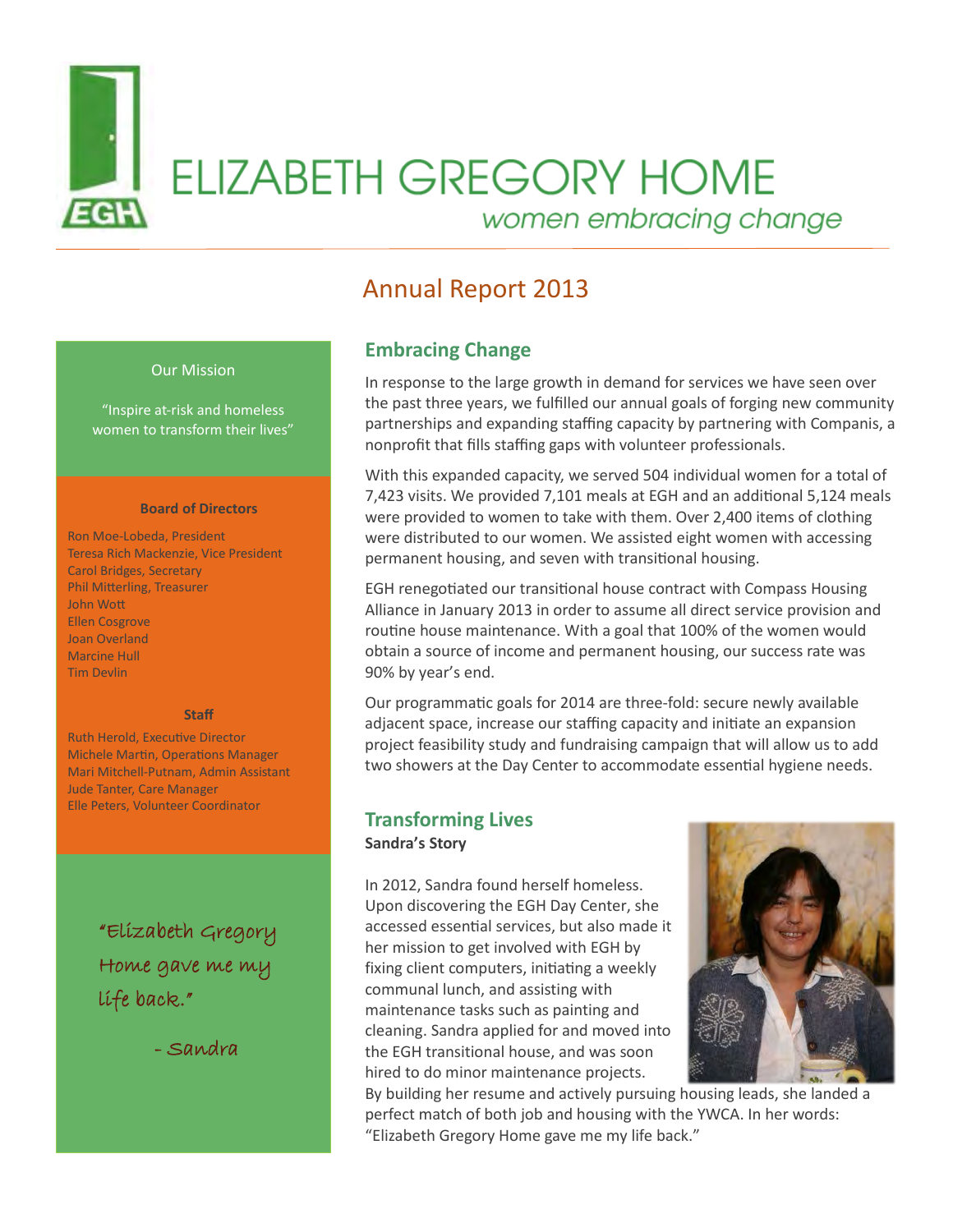# **Funding for the Future**

Founded in 2006, Elizabeth Gregory Home is a 501(c)(3) nonprofit organization. In 2013, Elizabeth Gregory Home had income of \$416,166, including \$140,791 in in-kind contributions. EGH had expenses of \$349,871. EGH has a diversified funding stream with 90% of our total expenses dedicated to direct program services.





# **Thank You for Giving**

# List of 2013 Donors

# Individuals

Rochelle Adams, Gail Aistrope, Doug and Jan Albright, Heidi Anderson, Brad Anderson and Theresa Lehan-Anderson, Olga Andronyk, Loren and June Arnett, Alice Arrington, Nicole Ashford, Maynard and Darleen Atik, David and Raquel Atik, Janis Avery and Mary Kabrich, Rose Mary Bacina, Virginia Barker, Mary Ann Bartley, Julie Beck, Gaby Bell and Donald Brown, Paul Benz and Linda Olsen, Jeff and Ann Berner, Rosemary Blakemore, Robert and Karen Bonnevie, Willa Borden, Lawrence and Marian Brammer, Carol Bridges, Gregory and Sharon Brigance, Diane Britzius and Gregory Whitcomb, G. Ben Brynildsen and Melinda Marks, Red and Susan Burchfield, Joan Burns, Joan Burton, Delores Callahan, Sandra Chait, Bob and Sue Chamberlain, Shelly Burch Charnin, Zehava Chen-Levy and Eyal Levy, David Chilton, Robert and Catherine Chrisman, Sue Clemenson, Richard Coar, Rochelle Coffey, Valerie Cohen, Florence Cook, Ernestine and Bob Coombs, Jeffrey Fahl and Ellen Cosgrove, Toni Cross, Bill and Fran Crounse, Robert Darling, Craig Darling, Scott Davies and Lynn Farrier, Ann Davis, Gary Davis, Holly Delaney, Eric Denny and Anne Eacker, Mike Dent, David Desrochers, Timothy and Rachel Devlin, Beverley Dexter, Emily Dexter, David Diekema and Debby Tsuang, Dr. Ron and Maureen DiGiacomo, Halina Drahn, Linda Drahn, James and Kathleen Duffus, Teresa Duncan-McDonald, Gail Dupar, Claude Elerding, Tamsin and James Erickson, Anne Eskridge and Leslie Robinson, Paul and Elaine Everitt, L.B. Ezekiel, Laurence and Audrey Faucher, WR Friedhoff Jr, Liz Garrett, Dr Nathalie Gehrke, Terry Gernsheimer, John and Katie Gienapp, Angela Giese, Darren Gillespie and Frances Erhardt, Nancy Goodno, Donna Gorder, Alexandra Gordevitch, Megan Graves, Frank and Sue Gregory, David and Ann Griffin, Stephen and Carolee Grumm, Mary Ann Hagen, Jeanne and Gerry Hall, David and Martha Hamro, Linda Hand, Roberta Hanson, Aslaug Haraldsdottir, John and Patti Harper, Janet Hasselblad and Doug Beasley, Jack and Betty Hatlen, Joseph and Catherine Hauck, Drue Hawrylak, Ellen Hecht, William and Nancy Henderson, Sofia Hensen, Terri and Al Herman, Ruth and Robert Herold, Jim and Shirley Hewson, Mary and Mark Hillman, Timothy and Catherine Hilton, Andy and Anne Hing, Christian Hinrichsen, Richard Hinrichsen, Paul and Donna Hoffman, John and Esther Holcenberg, Joyce E Houser-Ferkovich, Robert and Yolanda Houze, Lawrence Howard and Nancy Winder, Daniel Howe, Fred Hoyt and Michelle Barry, Alice Hudson, Philippe Hujoel and Anne-Marie Bollen, Marcine Hull and Will Ratcliff, Esther Hunter, Jim and Margoan Hunter, Lois Huseby, John Hushagen and Janette Schurman, Ivan Hutton and Mary Denny, Mr. and Mrs. Loyal Idso, Rick and Joyce Israel, Glen and Susan Johnson, Beatha Ann Johnson, Rebecca Johnson, Lois K Johnson, Lisa Johnson, Mark Johnson and Richard Gill, Warren and Marian Jones, Carol Jones, Lori Ann Jones, Bruce Jones Jr, Karen and G.B. Jorve, Diane Kaczmarcyk, Dale and Norman Kaneko, Marian and Fred Karpoff, Jane Ketner Johnson, Sara Kim, Gary and Janice Kirkpatrick, Leslie Knudson, Lowell and Shirley Knutson, Dale and Laura Koetke, Andy Kopser and Kristi Maschhoff, Steven and Harriet Koscho, Robert Kunreuther and Anita Hampton, Ariane Kurita, Bruce and Constance Lamb, Susan Landeen, Steve Lansing and Bonnie Valiton, Cynthia Lantry, Barry and Susan Latter, Victoria Lea, Cindy Lee, Jamie Lee, Michele Leise, Tom Lenon and Norma Jean Taylor, Richard and Miriam Levy, Maureen Leyser and Selig Leyser, Kelly Lindsey, Sonya Locke, Roger Lorenzen and John Takami, Cherie Lund, Patricia Lynch, Cynthia Lyons, Daune Mackenstadt, Alan Mackenzie and Shari Fisher, Mike and Kristine Mackey, Robert and Frances Martinez, Brian and Linda Maschhoff, Gillian Mathews, Michael and Donna McCann, Howard and Elaine McClure, David and Marcia McCracken, Michelle McCully, Thomas and Julianne McNalley, Robert McNamara and Judith Lightfoot,